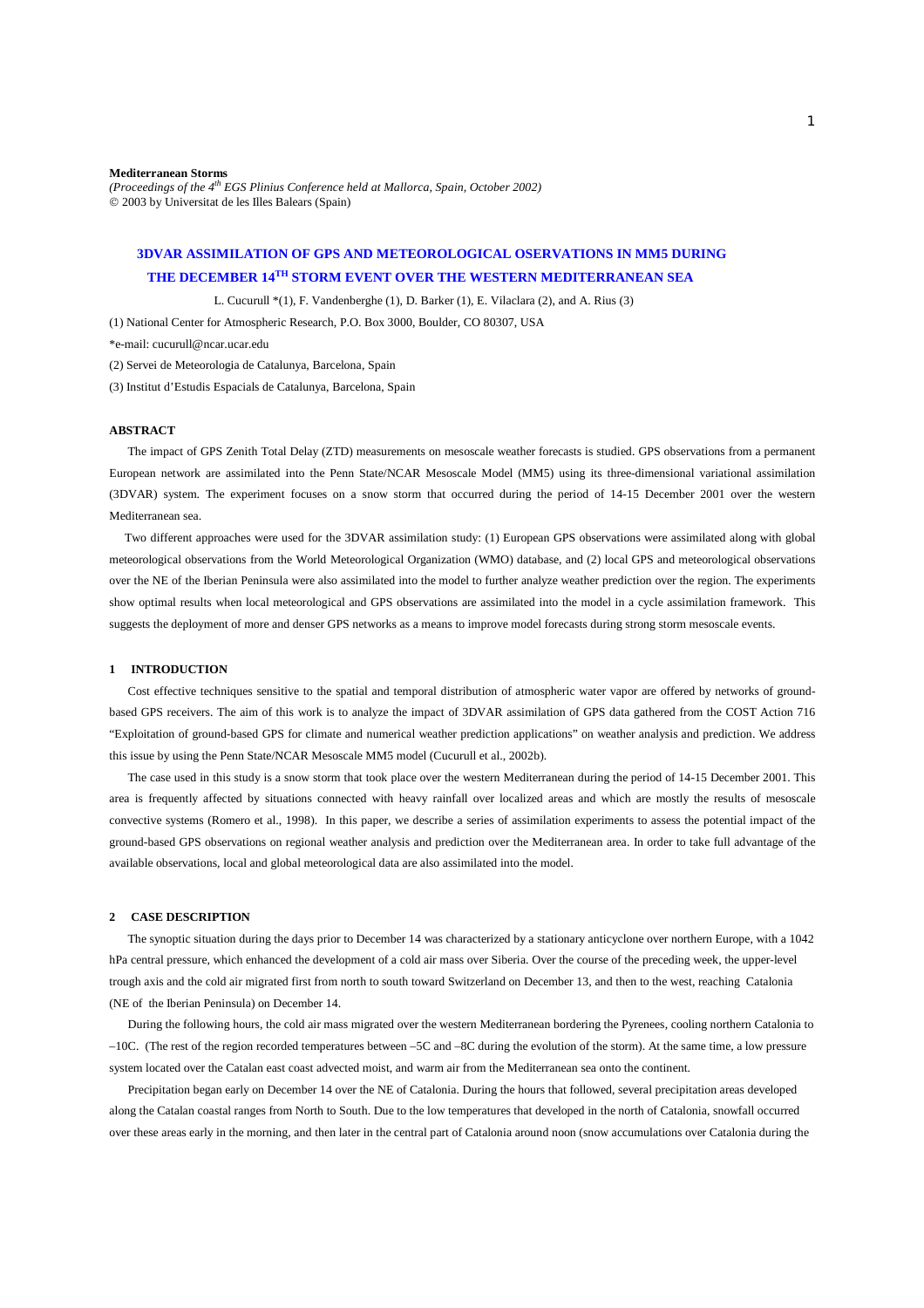whole episode ranged between 10 and 95 cm). During the afternoon of December 14, the cold air mass that impinged on the eastern Pyrenees moved to the SW displacing warmer moist air aloft. The resulting frontal system produced considerable snowfall which intensified the preexisting storm system over the central part of Catalonia. Due to very cool surface temperature, this lead to significant accumulation of snow, even along the coast. The moist air progressed southward on December 15 and the snowfall began in southern Catalonia where the temperatures were already below zero degrees.

## **3 METHODOLOGY**

 The NCAR/Penn State MM5 model was used to simulate the meteorological situation under study. The MM5 is a primitive equation, finitedifference, non-hydrostatic, mesoscale model (Dudhia, 1993).

We set up three (2-way nested) domains with grid distance ranging from 54 km down to 6 km (Figure 1). All domains had the same 31 vertical sigma levels. The physical options used were the high-resolution MRF planetary boundary layer, multi-layer soil model, the simple scheme of Dudhia (1993) for explicit moisture parameterization, and the clouds were explicitly solved for the finest domain. The model simulation was initialized about 12 hours before the onset of the heavy rains that affected Catalonia, at 00 UTC 14 December 2001. The initial and boundary conditions were provided by the NCEP AVN analysis every 12 hours from 00 UTC 14 December to 00 UTC 16 December 2001.



**Figure** 1. Domain configuration for the model simulation.

 Based on the entire GPS data set from the COST Action 716, a total of 23 stations were available for the study (Figure 2). The temporal frequency of the data is around 1 h. The geographical location of the GPS sites samples quite equally the model domain. The maximum altitude difference between the GPS stations is about 1500 m and reflects the complex topography of the Mediterranean coast.

 The GPS precise orbits and clocks as well as consistent earth-rotation parameters provided by the International GPS Service (IGS) together with the GIPSY/OASIS-II (version 4) software package (Webb and Zumberge, 1993) were used to estimate the Zenith Total Delay (ZTD) at the GPS sites. The ZTD is the GPS observation used in this study. This measurement is composed of the Zenith Hydrostatic Delay (ZHD) and the Zenith Wet Delay (ZWD). The ZHD is the largest term and can be accurately calculated if measurement of surface pressure are available (Saastamoinen, 1972). The ZWD is associated with the atmospheric water vapor (Bevis et al. 1992).

 In addition to GPS we have used global WMO observations. To better investigate the potential impact of the GPS data over Catalonia, local surface meteorological observations from the Catalan Weather Service were also assimilated into the model in one of the experiments.



**Figure 2.** Geographical location of the used GPS sites from the European permanent network.

## **4 DATA ASIMILATION**

 The assimilation system is based on the 3-dimensional variational algorithm in its incremental formulation. Such an algorithm has been developed for MM5 in recent years and a technical description can be found at http://www.mmm.ucar.edu/3dvar/3dvar\_home.html. The cost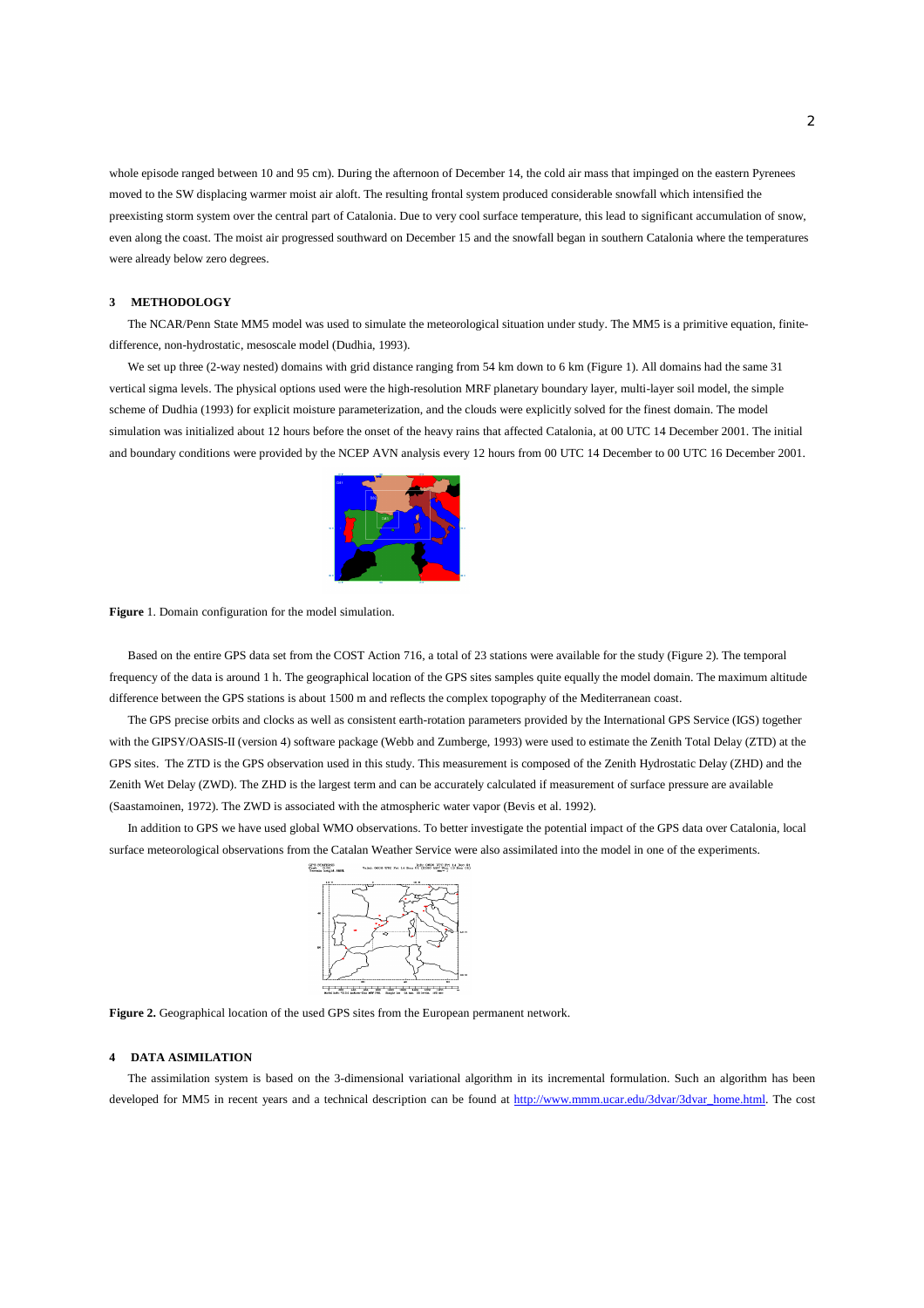function includes a background and an observational term. Assimilation of GPS ZTD observations is performed by addition of a new term in the cost function to the already existing background and conventional observation terms:

$$
J(x') = J_b + J_{conv} + J_{GPS}
$$

This new term  $J_{GPS}$  is defined as:

$$
J_{\text{GPS}}(x') = \frac{1}{2} (H(x') - y^{O'})^T \mathbf{R}^{-1} (H(x') - y^{O'}),
$$

where  $x'$  is the vector of analysis increments defined by  $x^a = x^b + x'$ .

and  $y^o$  is the ZTD observation increment.  $x^b$  is the background state (first guess) vector and  $x^a$  the sought analysis, and **R** is the covariance matrix of GPS observation errors. Since observational errors are assumed uncorrelated, the matrix **R** is simply diagonal with the ZTD observational error variances as elements. The nonlinear operator *H* maps the model variables to the ZTD values at the location of the GPS sites and includes a nonlinear observational operator and space interpolation. The nonlinear observational operator is the model simulation of the ZTD and is composed of the ZHD and ZWD nonlinear operators. Since the ZHD can be derived from surface pressure measurements, the ZHD operator basically estimates the surface pressure at the GPS sites from model pressure. We used a bilinear interpolation in the horizontal to interpolate the surface pressure values from the grid points of the domain to the location of the GPS sites. A more accurate treatment was needed for the interpolation in the vertical because the station pressure (and consequently the ZHD) strongly depends on the height of the GPS stations and these are not correctly modeled by MM5 due to the topography resolution used (Cucurull et al., 2002a). The methodology we used is based on De Pondeca and Zou (2001). The 3D-VAR solution *x<sup>a</sup>* is obtained for the analysis increment *x'* that minimizes the total cost function

## **5 RESULTS AND DISCUSSION**

Two different strategies were employed to analyze the potential benefit of the GPS data over Catalonia. First, global meteorological observations and GPS measurements were assimilated in the coarser domain only and the analyzed fields were then interpolated to the smaller domains. In order to take full advantage of the capability of the 3DVAR system, the data assimilation was carried out in all three domains in a second approach. In this case, GPS and global meteorological observations were assimilated in domains 1 and 2, while local meteorological data from the regional Catalan Weather Service were ingested in the finer domain. Now we analyze the impact of the GPS measurements in both cases and compare the two approaches. For each strategy used, we discuss the impact of the GPS data when they were used to initialize the model forecast at 00 UTC 14 December 2001 and, secondly, when the data was assimilated instead in a cycle framework for a period of 48 h ending at 00 UTC 16 December 2001. The time interval for the assimilation cycle was 12 h when only meteorological observations were assimilated into the model and 6 h when GPS data were also ingested in order to take advantage of the high frequency measurements provided by the GPS ground receivers. A summary of the different data assimilation experiments conducted in this study is given in Table 1.

#### **5.1 Assimilation in the coarser domain**

#### **5.1.1 Initialization**

 In order to verify the impact of the GPS observations during the free forecast, we have analyzed the evolution of the ZTD root-mean-square (rms) errors in ANALD1 and ANALD1GPS at 6 h interval during the first 12 h of prediction. As shown in Figure 3, the ZTD rms increases quickly with time after 06 UTC for ANALD1 while results are more stable for ANALD1GPS, i.e. when GPS measurements are also assimilated into the model. As expected, in both cases the benefits of the assimilation at initial time are lost during the free forecast. However, the use of ZTD measurements has a positive impact in stabilizing the error between 06 UTC and 12 UTC.

#### **5.1.2 Cycle experiment**

 To compare the vertical profile of moisture in FCSTD1 and FCSTD1GPS, Figure 4 displays the relative humidity profile at Barcelona site valid at 12 UTC 14 December and compares the model simulations with the sounding launched at Barcelona at the same time. It is observed from the picture, that the GPS data slightly dries the lower levels of the atmosphere by around 10%, which disagrees with the observed values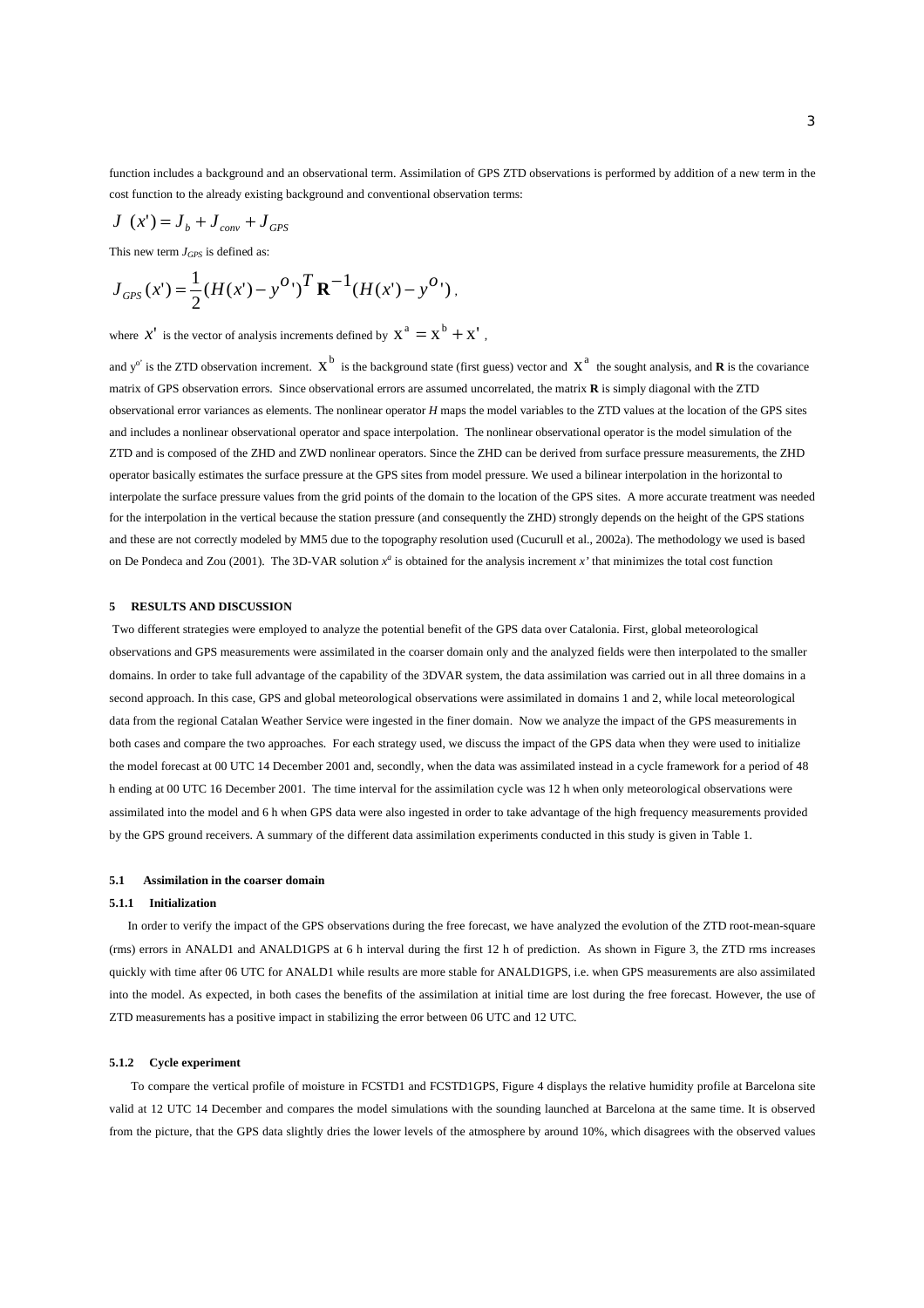<span id="page-3-0"></span>(the radiosonde measured at relative humidity of around 80% at 1000 hPa). However, experiment FCSTD1GPS plays a better role at 850 hPa, increasing the moisture from 63% to 72% (the value reported from the sounding was 80%).

 The rms errors calculated over sub-domain 3 are shown in Figure 5. Every value corresponds to a forecast initialized from the last analysis cycle. Therefore, it is a 6 h forecast in FCSTD3GPS and a 12 h run in FCSTD3. The local meteorological observations are used to estimate the rms values for the horizontal wind, temperature and humidity fields. In both experiments, there is an increase of the rms error at 00 UTC 15 December for the wind variable, which is attributed to the passage of the frontal system over Catalonia. However, the error decreases quickly with time in FCSTD1 at the end of the assimilation cycle. The results show that the FCSTD1 experiment performs better than FCSTD1GPS. Similar trends are found for the temperature and specific humidity components. In all cases, the rms errors at the end of the assimilation cycle are lower in FCSTD1, which indicates that the use of GPS data does not make a good impact when the observations are assimilated only in the coarse domain.

### **5.2 Assimilation in all domains**

#### **5.2.1 Initialization**

 The rms errors of the ZTD variable for the free forecast (Figure 3), ANALD3 and ANALD3GPS show quite similar results and these are more stable than the ones found in ANALD1 and ANALD1GPS. The use of GPS data in ANALD3GPS does not make a big impact compared to ANALD3 but the prediction system shows a more stable performance skill (and a more stable error statistics) when the assimilation is carried out in all three domains.

#### **5.2.2 Cycle experiment**

 Figures 4d and 4e show the relative humidity profile for experiments FCSTD3 and FCSTD3GPS, respectively. The GPS data has a huge impact at lower levels of the atmosphere. Note the increase of moisture by more than 15% at surface level. This situation was not reproduced when the GPS observations were assimilated only in domain 1 (FCSTD1GPS). In that case, the effect of the GPS was rather inaccurate in reproducing the amount of moisture at surface. Also, even if the profile in FCSTD3 is better than the ones simulated in FCSTD1 and FCSTD1GPS because increases moisture at lower levels, it is the assimilation of both local meteorological and GPS data which results in a better simulation of the observed values (Figure 4a).

 As opposite to the results found in FCSTD1 and FCSTD1GPS experiments, the assimilation of the GPS observations in all three domains has a positive impact on the rms errors at the end of the assimilation cycle. From Figure 5, the lowest rms errors for wind, temperature and humidity fields are found in FCSTD3GPS experiment. Even if the rms error in the temperature variable shows a significant increment during the passage of the front at 00 UTC 15 December, this value decreases quickly during the following cycles. In general, FCSTD3 and FCSTD3GPS perform better than the FCSTD1 and FCSTD1GPS experiments at the end of the assimilation cycle.

 Another feature of the picture is that FCSTD1 and FCSTD3 show similar tendencies at the end of the assimilation cycle. It is the assimilation of the GPS observations in FCSTD1GPS and FCSTD3GPS which makes a larger impact on the performance skill of the model. The GPS data stabilizes the error statistics in FCSTD3GPS, while the impact is negative in FCSTD1GPS. It is very encouraging that the 3DVAR assimilation system in a cycling mode can improve the model analysis and weather prediction with the use of local meteorological and GPS observations.

## **REFERENCES**

Bevis, M., S. Businger, T. A. Herring, C. Rocken, R. A. Anthes, and R. H. Ware: GPS Meteorology: Remote sensing of atmospheric water vapor using Global Positioning System. *J. Geophys. Res*. **97**, 15787-15801, 1992.

Cucurull, L., J. Vila, and A. Rius: Zenith total delay study of a mesoscale convective system: GPS observations and fine-scale modeling. *Tellus* **54 A**, 138-147, 2002a.

Cucurull, L., F. Vandenberghe, D. Barker, E. Vilaclara, and A. Rius: 3dvar assimilation of GPS and meteorological observations in MM5 during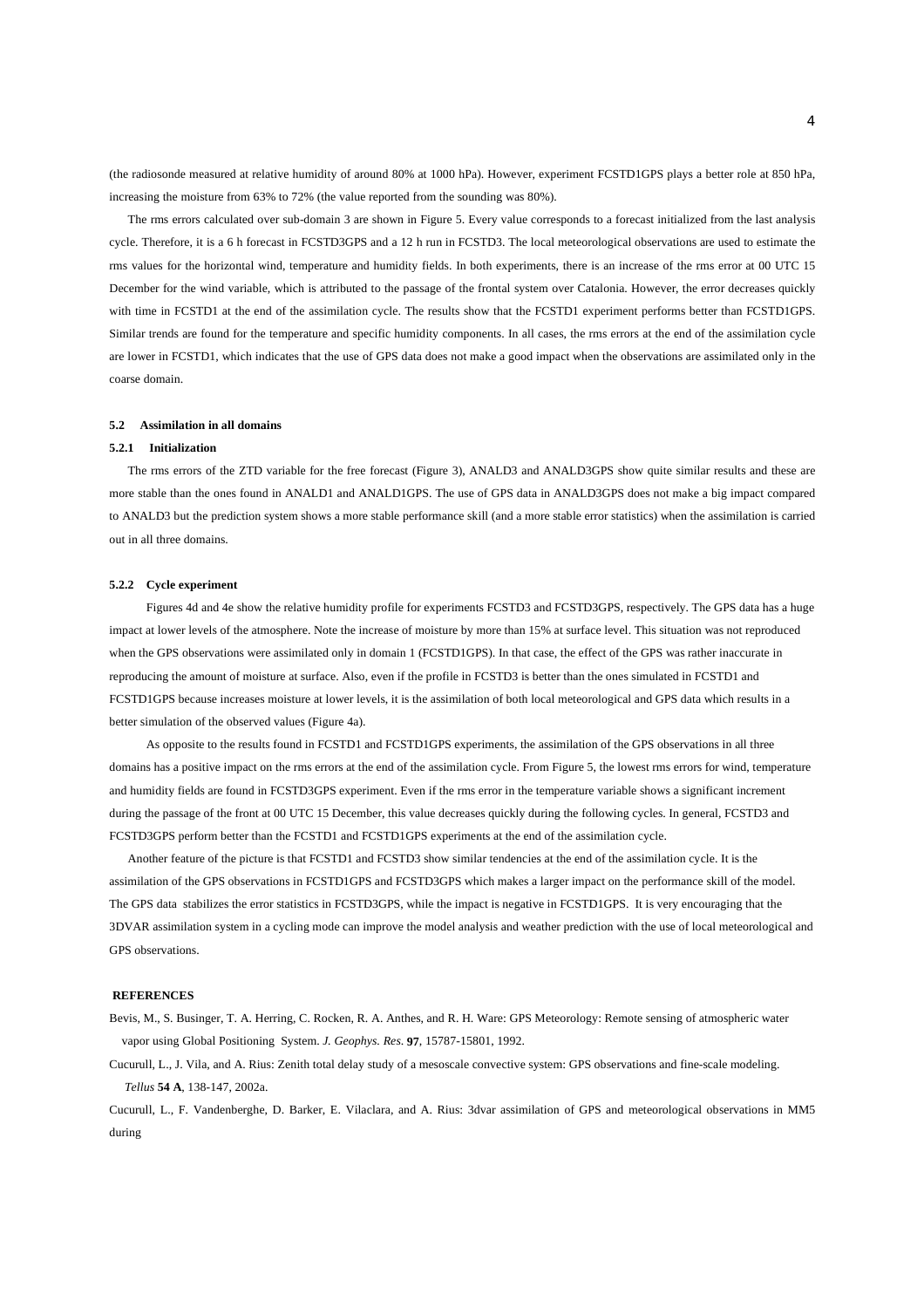The December 14<sup>th</sup> storm event over the western Mediterranean sea, submitted to *Mon. Wea. Rev.*, 2002b.

- De Pondeca, M.S.F.V. and X. Zou,: Moisture retrievals from simulated zenith delay "observations" and their impact on short-range precipitation forecasts. *Tellus* **53 A**., 2001.
- Dudhia, J.: A non-hydrostatic version of the Penn State/NCAR mesoscale model: Validation tests and simulation of an Atlantic cyclone and cold front. *Mon. Wea. Rev*. **121**, 1493-1513., 1993.
- Romero, R., C. Ramis, S. Alonso, C. A. Doswell III, and D. J. Stensrud: Mesoscale Model simulation of three heavy precipitation events in the western Mediterranean Region. *Mon. Wea. Rev*. **126**, 1859-1881., 1998.
- Saastamoinen, J: Atmospheric correction for the troposphere and stratosphere in radio Ranging of satellites. *The use of Artificial Satellites for Geodesy, Geophys. Monogr.,* No. 15, Amer. Geophys. Union, 247-251., 1972.

Webb, F. H., and J. F. Zumberge: An introduction to the GIPSY-OASIS-II. *JPL Publ*., D-11088, 1993.

\_\_\_\_\_\_\_\_\_\_\_\_\_\_\_\_\_\_\_\_\_\_\_\_\_\_\_\_\_\_\_\_\_\_\_\_\_\_\_\_\_\_\_\_\_\_\_\_\_\_\_\_\_\_\_\_\_\_\_\_\_\_\_

## **Tables**

| Experiment name  | Remarks                                                                 |
|------------------|-------------------------------------------------------------------------|
| <b>ANALD1</b>    | assimilation of global meteorological observations in domain 1,         |
|                  | Analysis at 00 UTC 14 December, free forecast                           |
| <b>ANALD1GPS</b> | assimilation of global meteorological and GPS observations in domain 1, |
|                  | Analysis at 00 UTC 14 December, free forecast                           |
| FCSTD1           | assimilation of global meteorological observations in domain 1,         |
|                  | Cycle experiment, 12 h assimilation time window                         |
| <b>FCSTD1GPS</b> | assimilation of global meteorological and GPS observations in domain 1, |
|                  | Cycle experiment, 6 h assimilation time window                          |
| ANALD3           | assimilation of global meteorological observations in all domains,      |
|                  | Analysis at 00 UTC 14 December, free forecast                           |
| <b>ANALD3GPS</b> | assimilation of meteorological and GPS observations all in domains,     |
|                  | Analysis at 00 UTC 14 December, free forecast                           |
| FCSTD3           | assimilation of meteorological observations in all domains,             |
|                  | Cycle experiment, 12 h assimilation time window                         |
| FCSTD3GPS        | assimilation of meteorological and GPS observations in all domains,     |
|                  | Cycle experiment, 6 h assimilation time window                          |

**\_\_\_\_\_\_\_\_\_\_\_\_\_\_\_\_\_\_\_\_\_\_\_\_\_\_\_\_\_\_\_\_\_\_\_\_\_\_\_\_\_\_\_\_\_\_\_\_\_\_\_\_\_\_\_\_\_\_\_\_\_\_\_** 

**Table 1**. Summary of the data assimilation experiments

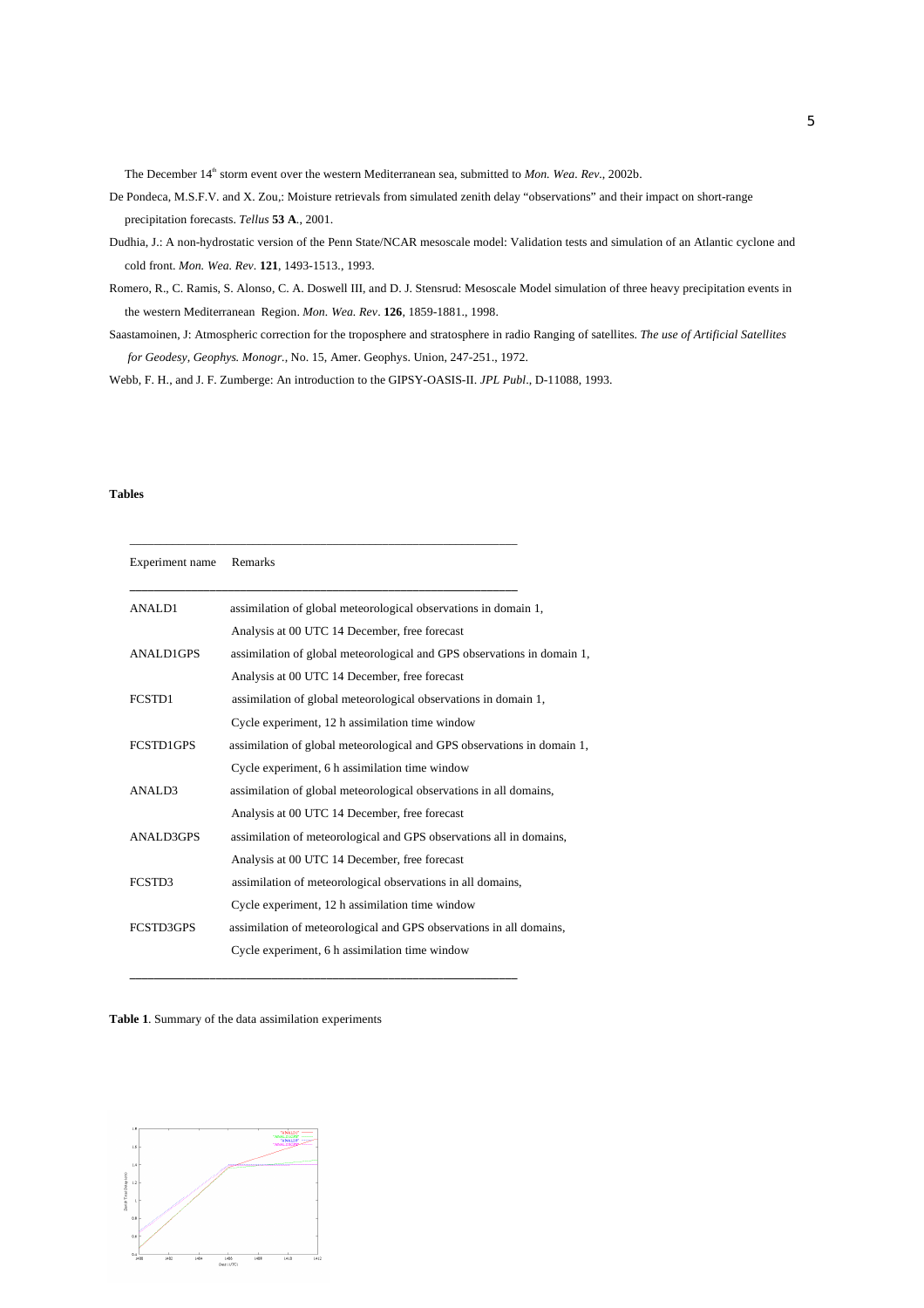**Figure 3.** Root-mean-square errors with time. The assimilation of the observations is done at 00 UTC 14 December 2001.



Figure 4. Relative humidity profile at Barcelona (lat = 41.40, lon = 2.10) from (a) observations, (b) FCSTD1, (c) FCSTD1GPS, (d) FCSTD3, and (e) FCSTD3GPS experiments valid at 12 UTC 14 December 2001.